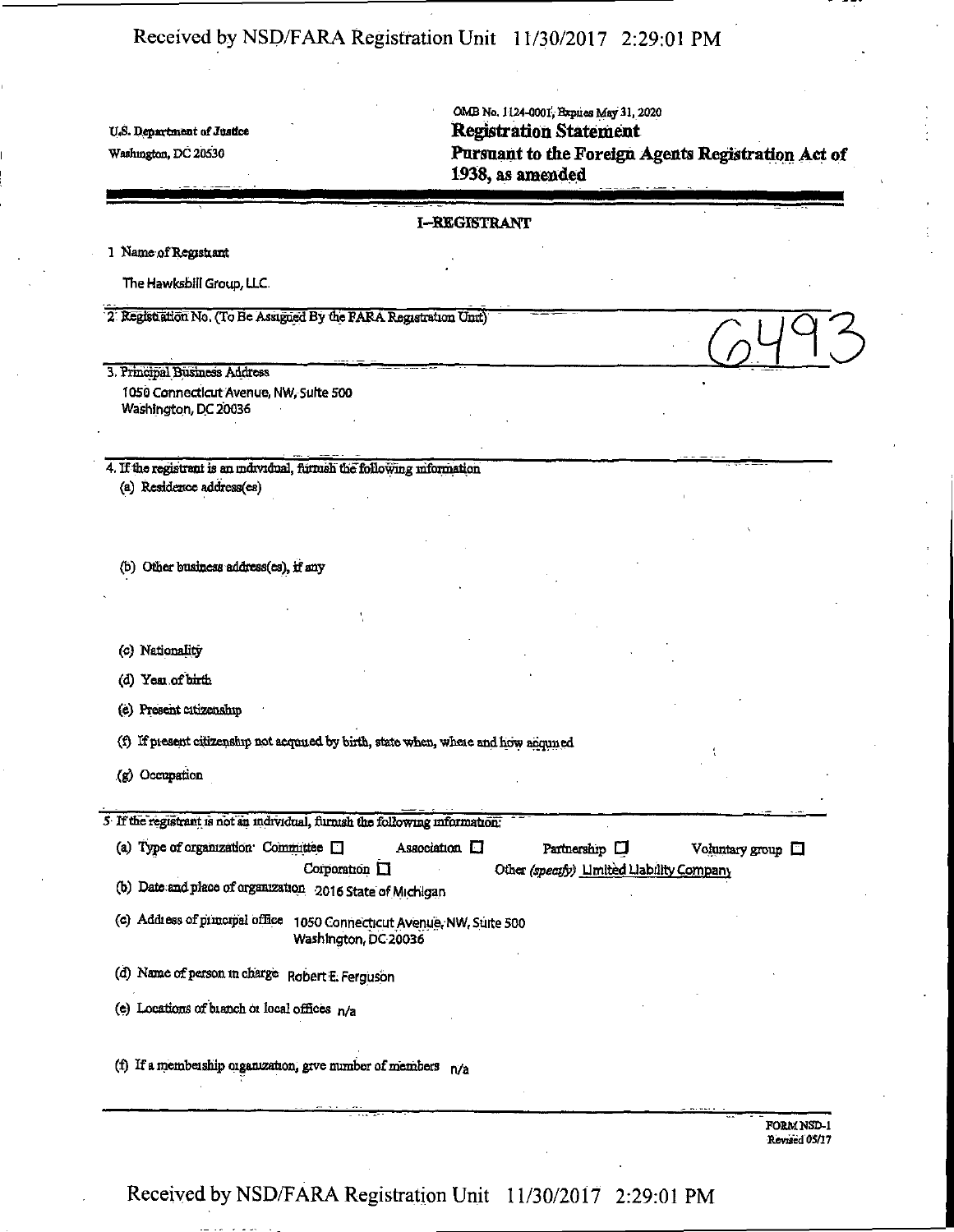#### (PAGE 2)

(g) List all partners, officers, directors ot poisons perfimnmg the functions of an officer or dnector of the registrant

| Name<br>Robert E. Ferguson | Residence Address(es)<br>1111 23rd St, NW, Ste 4E<br>Washington, DC 20037 | Position<br><b>Chairman and Manager</b> | Nationality<br>U.S. |
|----------------------------|---------------------------------------------------------------------------|-----------------------------------------|---------------------|
| Timothy E Lee              | 17 Long Marsh Lane.<br>Hilton Head Island, SC 29928                       | Manager                                 | US.                 |
| Jaime Ardila               | 700 Island Blvd., Apt. 2106<br>Aventura, FL 33160                         | Manager                                 | Colombian           |

(h) Which of the above named persons renders services duectly in furtheiance of the mteiests of any of the foreign principals? Robert E Ferguson and Trmothy E. Lee

(i) Describe the nature of the registrant's regular business or activity.

Provide consulting services to third parties to assist with business improvement, organizational challenges, and crisis management.

(j) Give a complete stalment of the ownerehip and control of the registiant Registrant Is a Michigan Limited Liability Company comprised of three Individual Members sharing equal ownerhlp interest (See Exhibit Q "

6 List all employees who render services to the registrant directly in furtherance of the interests of any of the foreign principals in other than a clerical, secretarial, or in a related or similar capacity.

None

1

### Name Residence Address(es) Nature of Services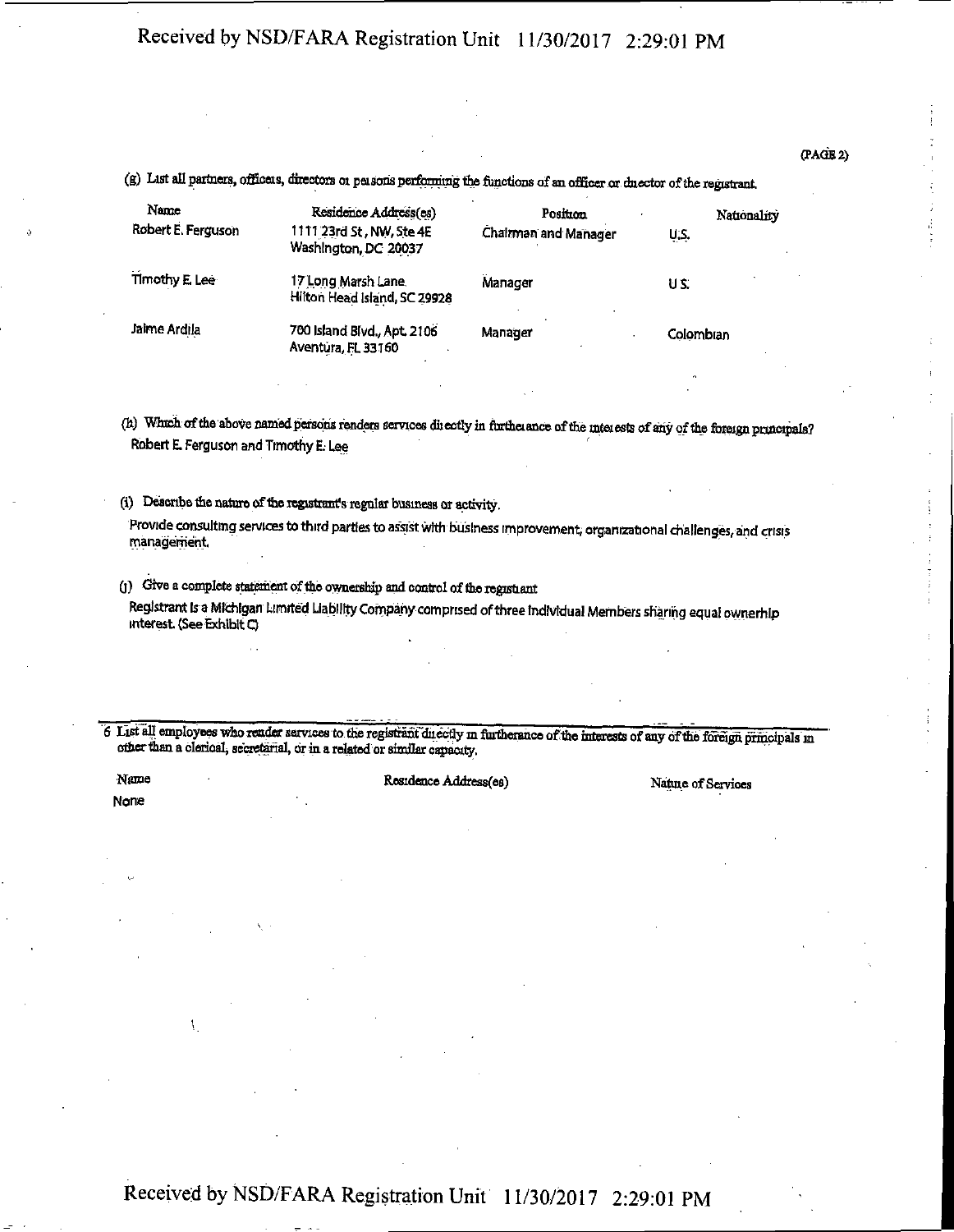#### II-FOREIGN PRINCIPAL

7 List every foreign principal<sup>1</sup> for whom the registrant is acting or has agreed to act

Foreign Principal

The Government of Oatar through Ashcroft Law Firm, LLC

Principal Address(es)

Embassy of Qatar 2555 M Street, NW Washington, DC 20037

#### III-ACTIVITIES

8. In addition to the activities described in any Exhibit B to this statement, will you engage or are you engaging now in activity on your own behalf which benefits any or all of your foreign principals?  $Yes \Box$  $No \n  $\boxtimes$$ 

If yes, describe fully.

#### **IV-FINANCIAL INFORMATION**

#### 9. (a) RECEIPTS-MONTES

During the period beginning 60 days prior to the date of your obligation to register<sup>2</sup> to the time of filmg this statement, did you ieceive from any foreign principal named in Item 7 any contribution, income, or money either as compensation or for disbursement or otherwise?  $Y$ es  $\square$ No **X** 

If yes, set forth below in the required detail and separately for each such foreign principal an account of such montes.<sup>3</sup>

Foreign Principal

Date Received

Purpose

Amount

Total

3 A regist ant u required to file an Exhibit D if he collects or receives contributions, loans, moneys, or other things of value for a foreign principal, as part of a fundrating campaign Their is no pinited form for this exhibit. (See Rule 201(e), 28 C FR § 5 201(e))

 $(PAGB3)$ 

<sup>1</sup> The term "foreign puncipal," as defined in Section 1(b) of the Act, moludes a foreign government, foreign political party, foreign caganzation, foreign individual and, for the purpose of tegetration, an organization or an individual any of whose solivities are directly or inducedy supervised, directed, controlled, financed, or subsidized in whole or in majoi part by a foreign government, foreign political party, foreign organization or foreign individual 2. An agent must register within ten days of hecoming an agent, and before acting as such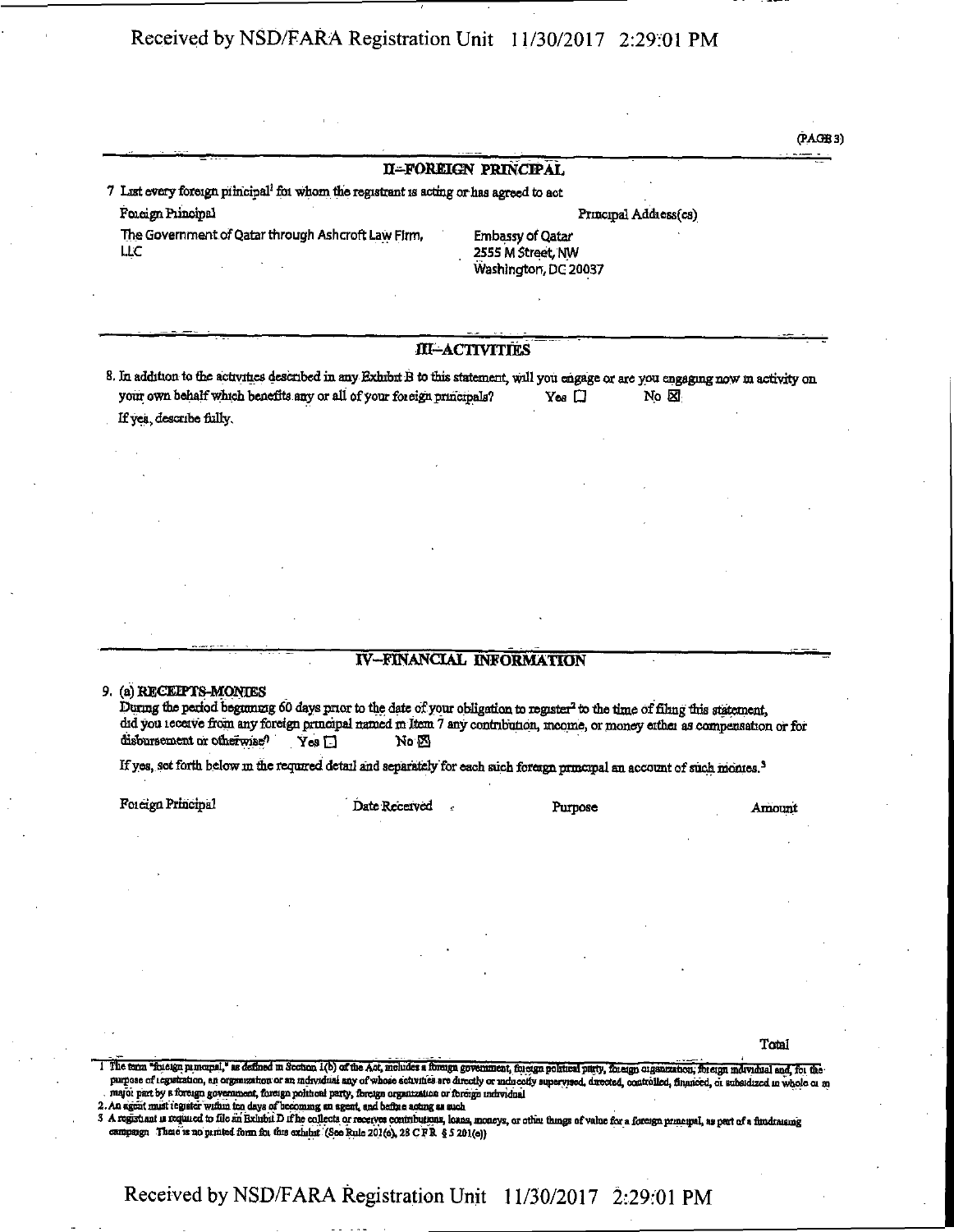|                   | (b) RECEIPTS-THINGS OF VALUE<br>disbursement, or otherwise?                                             | $Yes \Box$<br>No M       | During the period beginning 60 days prior to the date of your obligation to register <sup>4</sup> to the time of filing this statement, did you<br>receive from any foreign principal named in Item 7 anything of value <sup>5</sup> other than money, either as compensation, or for                                                                                                                                                         |                   |
|-------------------|---------------------------------------------------------------------------------------------------------|--------------------------|-----------------------------------------------------------------------------------------------------------------------------------------------------------------------------------------------------------------------------------------------------------------------------------------------------------------------------------------------------------------------------------------------------------------------------------------------|-------------------|
|                   | If yes, furnish the following information:                                                              |                          |                                                                                                                                                                                                                                                                                                                                                                                                                                               |                   |
| Foreign Principal |                                                                                                         | Date Received            | Thing of Value                                                                                                                                                                                                                                                                                                                                                                                                                                | Purpose           |
|                   |                                                                                                         |                          |                                                                                                                                                                                                                                                                                                                                                                                                                                               |                   |
| 10                | (a) DISBURSEMENT-MONIES                                                                                 |                          |                                                                                                                                                                                                                                                                                                                                                                                                                                               |                   |
|                   |                                                                                                         |                          | During the period beginning 60 days prior to the date of your obligation to register <sup>6</sup> to the time of filmg this statement, did you<br>spend or disbutse any money in furtherance of or in connection with your activities on behalf of any foreign principal named in                                                                                                                                                             |                   |
| $Item 72 \cdot$   | $Yes \Box$                                                                                              | $No & \boxtimes$         |                                                                                                                                                                                                                                                                                                                                                                                                                                               |                   |
|                   | if any, to each foreign puncipal.                                                                       |                          | If yes, set forth below in the required detail and separately for each such foreign principal named including momes transmitted,                                                                                                                                                                                                                                                                                                              |                   |
| Date              |                                                                                                         | To Whom                  | Purpose                                                                                                                                                                                                                                                                                                                                                                                                                                       | Amount            |
|                   | (b) DISBURSEMENTS-THINGS OF VALUE<br>$Yes \Box$                                                         | No ⊠                     | During the period beginning 60 days prior to the date of your obligation to register <sup>7</sup> to the time of filing this statement, did you<br>dispose of any thing of value <sup>8</sup> other than money in furtherance of or in connection with your activities on behalf of any foreign                                                                                                                                               |                   |
|                   | principal named in Item 77<br>If yes, formsh the following information                                  |                          |                                                                                                                                                                                                                                                                                                                                                                                                                                               |                   |
| Date              | Reorpient                                                                                               | <b>Foieign Principal</b> | Thing of Value                                                                                                                                                                                                                                                                                                                                                                                                                                | Purpose           |
|                   |                                                                                                         |                          |                                                                                                                                                                                                                                                                                                                                                                                                                                               |                   |
|                   |                                                                                                         |                          |                                                                                                                                                                                                                                                                                                                                                                                                                                               |                   |
|                   | (c) DISBURSEMENTS-POLITICAL CONTRIBUTIONS<br>caucus held to select candidates for any political office? |                          | During the period beginning 60 days prior to the date of your obligation to register <sup>9</sup> to the time of filmg this statement, did you,<br>the registrant, or any short form registrant, make any contribution of money or other thing of value from your own funds and on<br>your own behalf in connection with an election to any political office or in connection with any primary election, convention, or<br>$Yes \Box$<br>No ⊠ |                   |
|                   | If yes, furnish the following information'                                                              |                          |                                                                                                                                                                                                                                                                                                                                                                                                                                               |                   |
|                   | Amount or Thing of Value                                                                                |                          | Political Organization or Candidate                                                                                                                                                                                                                                                                                                                                                                                                           | Location of Event |
|                   |                                                                                                         |                          |                                                                                                                                                                                                                                                                                                                                                                                                                                               |                   |
|                   |                                                                                                         |                          |                                                                                                                                                                                                                                                                                                                                                                                                                                               |                   |
|                   |                                                                                                         |                          |                                                                                                                                                                                                                                                                                                                                                                                                                                               |                   |
| Date              |                                                                                                         |                          |                                                                                                                                                                                                                                                                                                                                                                                                                                               |                   |

"kickbacks", and the like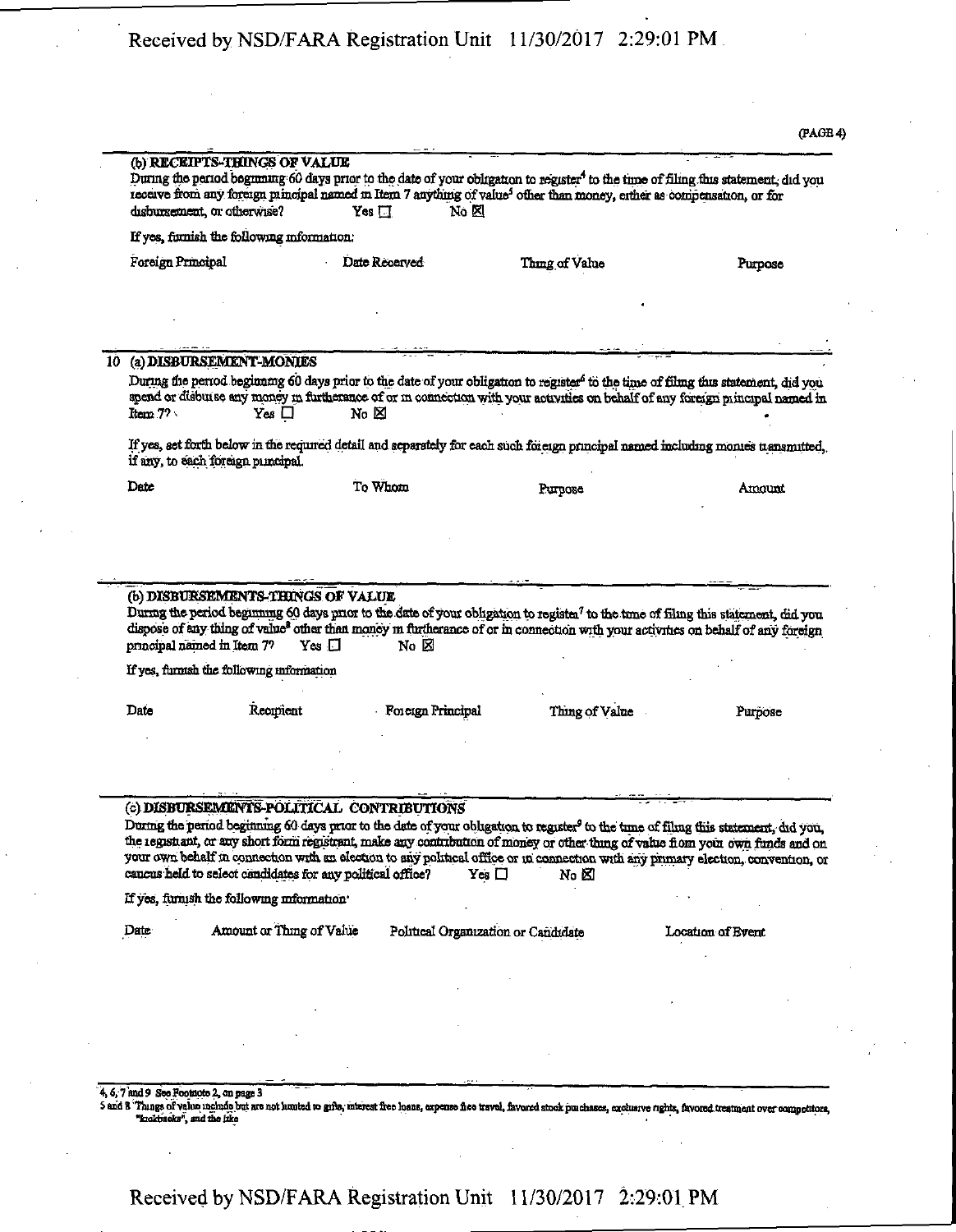(PAGES)

|                                                                                                                                                                                 |                                                                                                      | V-INFORMATIONAL MATERIALS <sup>10</sup>                                                                                                        |                             |
|---------------------------------------------------------------------------------------------------------------------------------------------------------------------------------|------------------------------------------------------------------------------------------------------|------------------------------------------------------------------------------------------------------------------------------------------------|-----------------------------|
| materials?                                                                                                                                                                      | No ⊠<br>Yes ⊡                                                                                        | 11. Will the activities of the registrant on behalf of any foreign principal include the preparation or dissemination of informational         |                             |
|                                                                                                                                                                                 | IF YES, RESPOND TO THE REMAINING ITEMS IN THIS SECTION V.                                            |                                                                                                                                                |                             |
| 12. Identify each such foreign puncipal                                                                                                                                         |                                                                                                      |                                                                                                                                                |                             |
|                                                                                                                                                                                 |                                                                                                      |                                                                                                                                                |                             |
|                                                                                                                                                                                 |                                                                                                      |                                                                                                                                                |                             |
|                                                                                                                                                                                 |                                                                                                      |                                                                                                                                                |                             |
| informational materials?                                                                                                                                                        | $\gamma$ es $\Box$                                                                                   | 13. Has a budget been established or specified sum of money allocated to finance your activities in preparing or disseminating<br>No $\square$ |                             |
|                                                                                                                                                                                 | If yes, identify each such foreign principal, specify amount and for what period of time.            |                                                                                                                                                |                             |
|                                                                                                                                                                                 |                                                                                                      |                                                                                                                                                |                             |
|                                                                                                                                                                                 |                                                                                                      |                                                                                                                                                |                             |
|                                                                                                                                                                                 |                                                                                                      |                                                                                                                                                |                             |
|                                                                                                                                                                                 |                                                                                                      |                                                                                                                                                |                             |
|                                                                                                                                                                                 |                                                                                                      |                                                                                                                                                |                             |
|                                                                                                                                                                                 |                                                                                                      | 14. Will any public relations firms or publicity agents participate in the preparation or dissemination of such informational materials?       |                             |
|                                                                                                                                                                                 |                                                                                                      |                                                                                                                                                |                             |
| Yes $\square$<br>No $\square$                                                                                                                                                   |                                                                                                      |                                                                                                                                                |                             |
|                                                                                                                                                                                 | If yes, furnish the names and addresses of such persons or firms                                     |                                                                                                                                                |                             |
|                                                                                                                                                                                 |                                                                                                      |                                                                                                                                                |                             |
|                                                                                                                                                                                 |                                                                                                      |                                                                                                                                                |                             |
|                                                                                                                                                                                 |                                                                                                      |                                                                                                                                                |                             |
|                                                                                                                                                                                 |                                                                                                      |                                                                                                                                                |                             |
|                                                                                                                                                                                 |                                                                                                      | 15. Activities in preparing or disseminating informational materials will include the use of the following                                     |                             |
|                                                                                                                                                                                 | $\Box$ Magazine or newspaper                                                                         | $\Box$ Motion picture films                                                                                                                    | $\Box$ Lotters or telegrams |
|                                                                                                                                                                                 | $\Box$ Press releases                                                                                | □ Pamphlets or other publications □ Lectures or speeches                                                                                       |                             |
|                                                                                                                                                                                 |                                                                                                      |                                                                                                                                                |                             |
|                                                                                                                                                                                 |                                                                                                      |                                                                                                                                                |                             |
|                                                                                                                                                                                 |                                                                                                      |                                                                                                                                                |                             |
|                                                                                                                                                                                 | an deur de betrouwer de region de production de la commune de la commune de la commune de la commune |                                                                                                                                                |                             |
|                                                                                                                                                                                 | the control of the control of the con-                                                               | [] Social media website URL(s)                                                                                                                 |                             |
|                                                                                                                                                                                 |                                                                                                      |                                                                                                                                                |                             |
|                                                                                                                                                                                 | 16. Informational materials will be disseminated among the following groups.                         |                                                                                                                                                |                             |
| $\Box$ Public officials                                                                                                                                                         |                                                                                                      | ப<br>Civic groups or associations                                                                                                              |                             |
| Legislators<br>Government agencies                                                                                                                                              |                                                                                                      | Libraries<br><b>Educational</b> groups                                                                                                         |                             |
| $\Box$ Newspapers                                                                                                                                                               |                                                                                                      | Nationality groups<br>EТ                                                                                                                       |                             |
| Editors:                                                                                                                                                                        |                                                                                                      | П                                                                                                                                              |                             |
|                                                                                                                                                                                 | 17 Indicate language to be used in the mformational materials:                                       |                                                                                                                                                |                             |
| Radio or TV broadcasts<br>Advertising campaigns<br>Other (specify)<br>Electronic Communications<br>$\Box$ Email<br>$\Box$ Website URL(s)<br>$\Box$ Other (specify)<br>□ English |                                                                                                      | $\Box$ Other (specyfy)                                                                                                                         |                             |